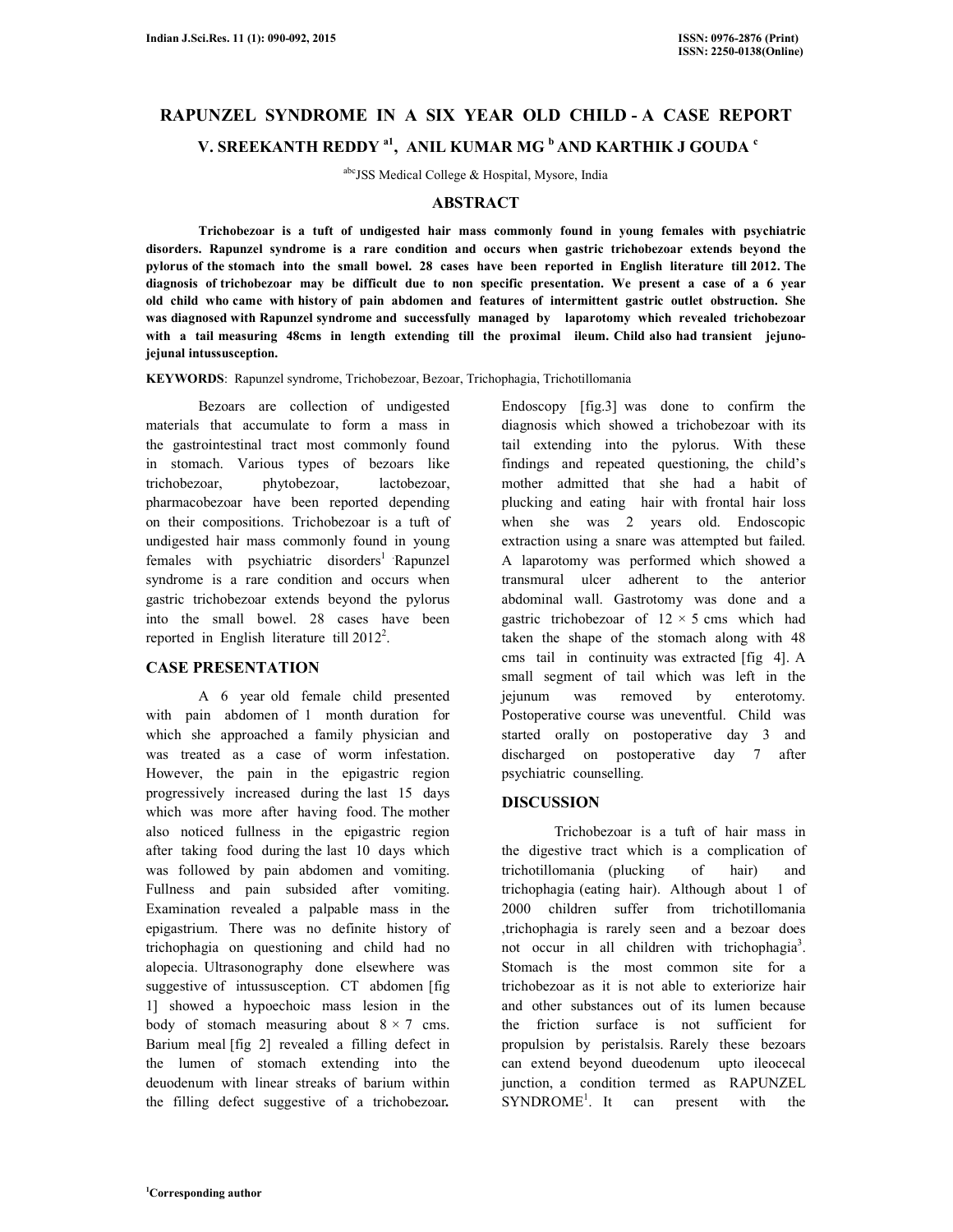symptoms of pain abdomen, vomiting, perforation, mass per abdomen, intestinal obstruction, intussusception, pancreatitis and ulceration<sup>1</sup>. In our case, the child presented with the symptoms after a period of 4 years from the time of ingestion of hair. The tail of the gastric trichobezoar was about 48 cms in length extending till the terminal jejunum with transient intussusception. Imaging modalities like CT and barium meal helps in establishing diagnosis. Magnetic resonance imaging is less useful compared to a CT as the signal density is low in MRI and is confused with  $air<sup>4</sup>$ . Endoscopy can be used as a mode of diagnosis and also for management. Endoscopic removal of trichobezoar has been tried in 40 patients and only 2 were successful according to the literature<sup>5</sup>. In case of Rapunzel syndrome, endoscopic removal should not be tried as it can lead to incomplete removal with left over segments in the small bowel. Surgery is the preferred treatment in most of the cases where a gastrotomy and the enterotomy can be performed for the complete removal of the trichobezoar. In our case a gastrotomy was done and the gastric trichobezoar was removed in continuity with its tail of about 48cms and a small leftover segment was removed by a separate enterotomy. The complications of Rapunzel syndrome ranges from episodes of incomplete pyloric obstruction to complete obstruction of the bowel, ulceration, perforation, pancreatitis, peritonitis and mortality<sup>6</sup>. DeBakey and Oschner reported a surgical mortality of 10.4%<sup>7</sup> . It is mandatory to perform a thorough complete exploration of the small intestine and stomach searching for retained bezoars. Underlying psychological causes have to be treated as a part of management to prevent recurrences<sup>1</sup>. Few cases of recurrences have been reported even after successful surgery.

### **CONCLUSION**

 Trichobezoar should be considered as a differential diagnosis in a female patient presenting with non specific abdominal complaints. Endoscopy as a preoperative management should be done to visualise extension of trichobezoar into the small bowel. In case of Rapunzel syndrome removal of the mass by endoscopy can be incomplete because of fragmentation and laparotomy is considered as

the preferred mode of treatment for complete extraction of the trichobezoar along with its tail.



### **Figure 1**

**CT Abdomen** : An ill defined Soft tissue density mass interspread heterogenously with oral contrast material noted in the lumen of the stomach extending into pylorus of stomach.



#### **Figure 2**

**Barium Swallow**: contrast X ray of stomach showing irregular tuft of hair extending into the pylorus of the stomach.